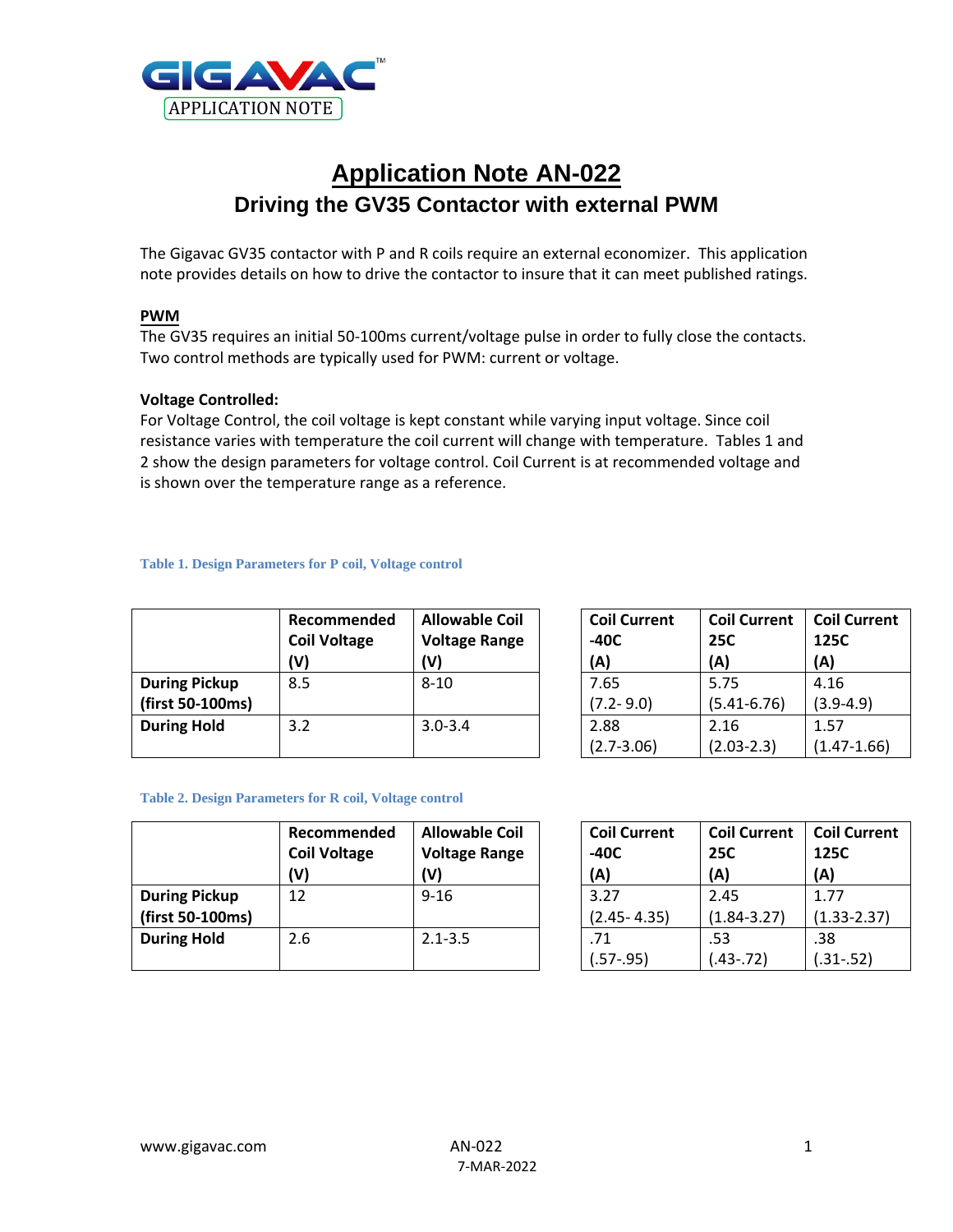

# **Current Feedback:**

For Current feedback the coil current is kept constant while varying input voltage. Since coil resistance varies with temperature the coil voltage will change with temperature. Table 3 and 4 show the design parameters for current feedback. Coil Voltage is at recommended coil current and is shown over the temperature range as a reference.

#### **Table 3. Design Parameters for P coil, Current feedback**

|                      | Recommended<br><b>Coil Current</b><br>(A) | <b>Allowable Coil</b><br><b>Current Range</b><br>(A) | <b>Coil Voltage</b><br>$-40C$<br>(V) | <b>Coil Voltage</b><br><b>25C</b><br>(V) | <b>Coil Voltage</b><br>125C<br>(V) |
|----------------------|-------------------------------------------|------------------------------------------------------|--------------------------------------|------------------------------------------|------------------------------------|
| <b>During Pickup</b> | 4.16                                      | $3.9 - 4.9$                                          | 4.62                                 | 6.15                                     | 8.5                                |
| (first 50-100ms)     |                                           |                                                      | $(4.33 - 5.45)$                      | $(5.77 - 7.25)$                          | $(8.0 - 10.0)$                     |
| <b>During Hold</b>   | 1.57                                      | 1.47-1.66                                            | 1.74                                 | 2.32                                     | 3.2                                |
|                      |                                           |                                                      | $(1.63 - 1.84)$                      | $(2.17 - 2.46)$                          | $(3.0 - 3.4)$                      |

#### **Table 4. Design Parameters for R coil, Current feedback**

|                      | Recommended<br><b>Coil Current</b><br>(A) | <b>Allowable Coil</b><br><b>Current Range</b><br>(A) | Coil<br>$-40C$<br>(V) |
|----------------------|-------------------------------------------|------------------------------------------------------|-----------------------|
| <b>During Pickup</b> | 1.77                                      | 1.33-2.37                                            | 6.5                   |
| (first 50-100ms)     |                                           |                                                      | (4.89)                |
| <b>During Hold</b>   | 0.38                                      | $0.31 - 0.52$                                        | 1.40                  |
|                      |                                           |                                                      | .14                   |

| <b>Coil Voltage</b> | <b>Coil Voltage</b> | <b>Coil Voltage</b> |  |
|---------------------|---------------------|---------------------|--|
| -40C                | <b>25C</b>          | 125C                |  |
| (V)                 | (V)                 | (V)                 |  |
| 6.5                 | 8.66                | 11.97               |  |
| $(4.89 - 8.71)$     | $(6.51 - 11.59)$    | $(8.99 - 16.03)$    |  |
| 1.40                | 1.86                | 2.57                |  |
| $(1.14 - 1.91)$     | $(1.52 - 2.54)$     | $(2.10 - 3.52)$     |  |